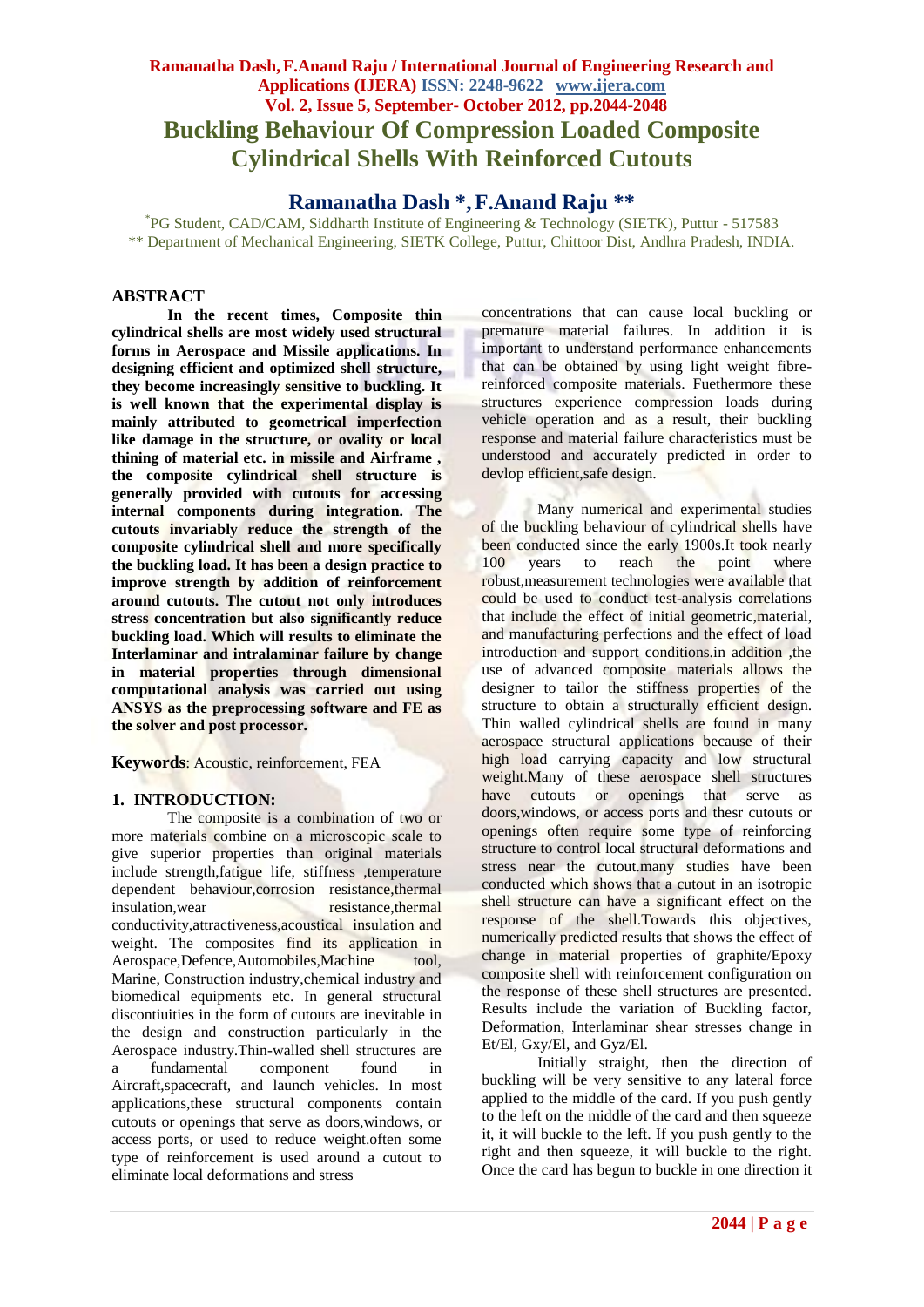is difficult to force it in the other direction. In short, a small lateral force applied to the card as an "input signal" can control the direction of the large lateral displacement produced as an "output signal" when the card is buckled by a force applied from the top as a "clock signal"

## **2.BUCKLING OF CYLINDRICAL SHELL:**

This buckling arrangement can be used to define logic operations. If one or more input forces are applied laterally to the midsection of the shell, then the midsection will be pushed either somewhat to the left or somewhat to the right, depending on the sum of the applied forces. When the large clocking force is applied, the initial direction of deformation will be continued, and with greater force. This can be viewed as a threshold device, for the output state is controlled by the sum of the input forces. Once buckled in one direction or the other, the shell will remain in that state and will be resistant to a change to the other stable state (in which it is buckled in the other direction).



The cylindrical shell is uniformly compressed in the axial directions,buckling symmetrical with respect to the axis of cylinder. The critical value of compressive force Ncr per unit length of the edge of the shell can be obtained by using the energy method.

## **2.1 FINITE ELEMENT MODEL:**



**Fig.** shows the structural analysis of shells.

## **2D-DRAWINGS**

Fig 1, Fig 2 , Fig 3 & fig 4 shown below the finite element model of a composite shell with centrally located square cutouts dimensions of a 1\*1mm.



 **Fig1**:.Front view of composite shell





**Fig3**.Composite shell with reinforced hole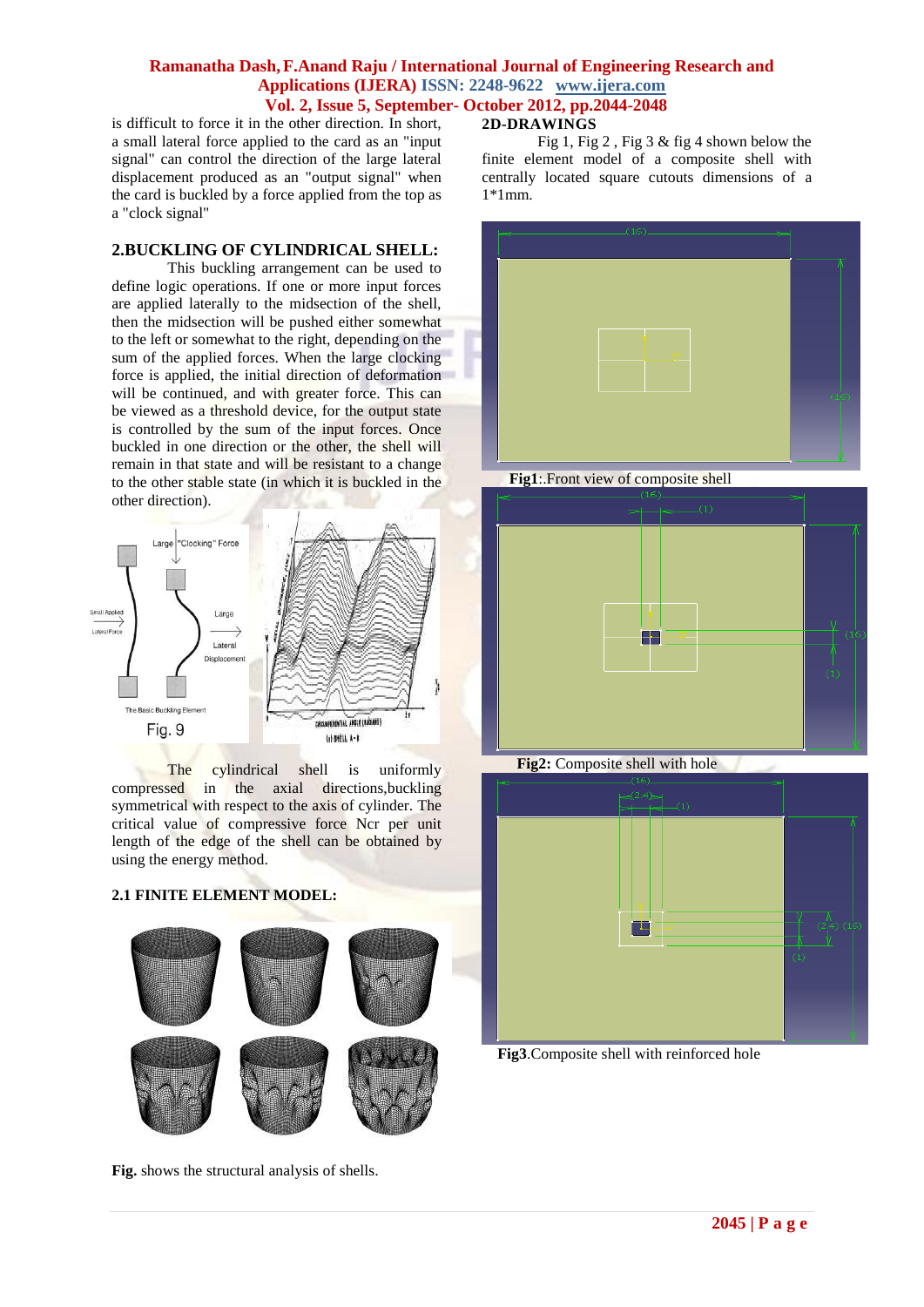



Length of the shell  $=16$  mm Radius of the shell  $=8$ mm Thickness of shell  $=0.04$ mm No. of plies  $=8$ Dimension of cutout  $=1$ mm $*1$ mm

#### **3. BOUNDARY CONDITIONS:**

The one end of the shell constrained all Degree of freedom( Bottom ) and other end of the shell is applied compressive load of 2000N(Top).

## **3.1 SPECIFY MATERIAL PROPERTIES: (GRAPHITE/EPOXY)**

Longitudinal modulus, El 127

| $= 11.3 Gpa$ |
|--------------|
| $= 6Gpa$     |
| $= 3.514Gpa$ |
| $= 0.30$     |
|              |

#### **3.2 SHELL99 ELEMENT DESCRIPTION:**

SHELL99 may be used for layered applications of a structural shell model. While SHELL99 does not havsome of the nonlinear capabilities of SHELL91, it usually has a smaller element formulation time. SHELL99 allows up to 250 layers. If more than 250 layers are required, a user-input constitutive matrix is available.

The element has six degrees of freedom at each node: translations in the nodal x, y, and z directions and rotations about the nodal x, y, and zaxes.



**Fig** Shell99 element geometry  $Xij$  = Element x-axis if ESYS is applied. X=Element x-axis if ESYS is supplied. LN= layer Number NL=Total number of Layers.

## **4.0 MESHING:**

The results are studied to understand the influence of cutouts on buckling strength of shell of same material and also the extent of improvement by providing reinforcement around cutouts.

#### **4.1 WITHOUT REINFORCEMENT**

Composite shell without hole Composite shell with one hole

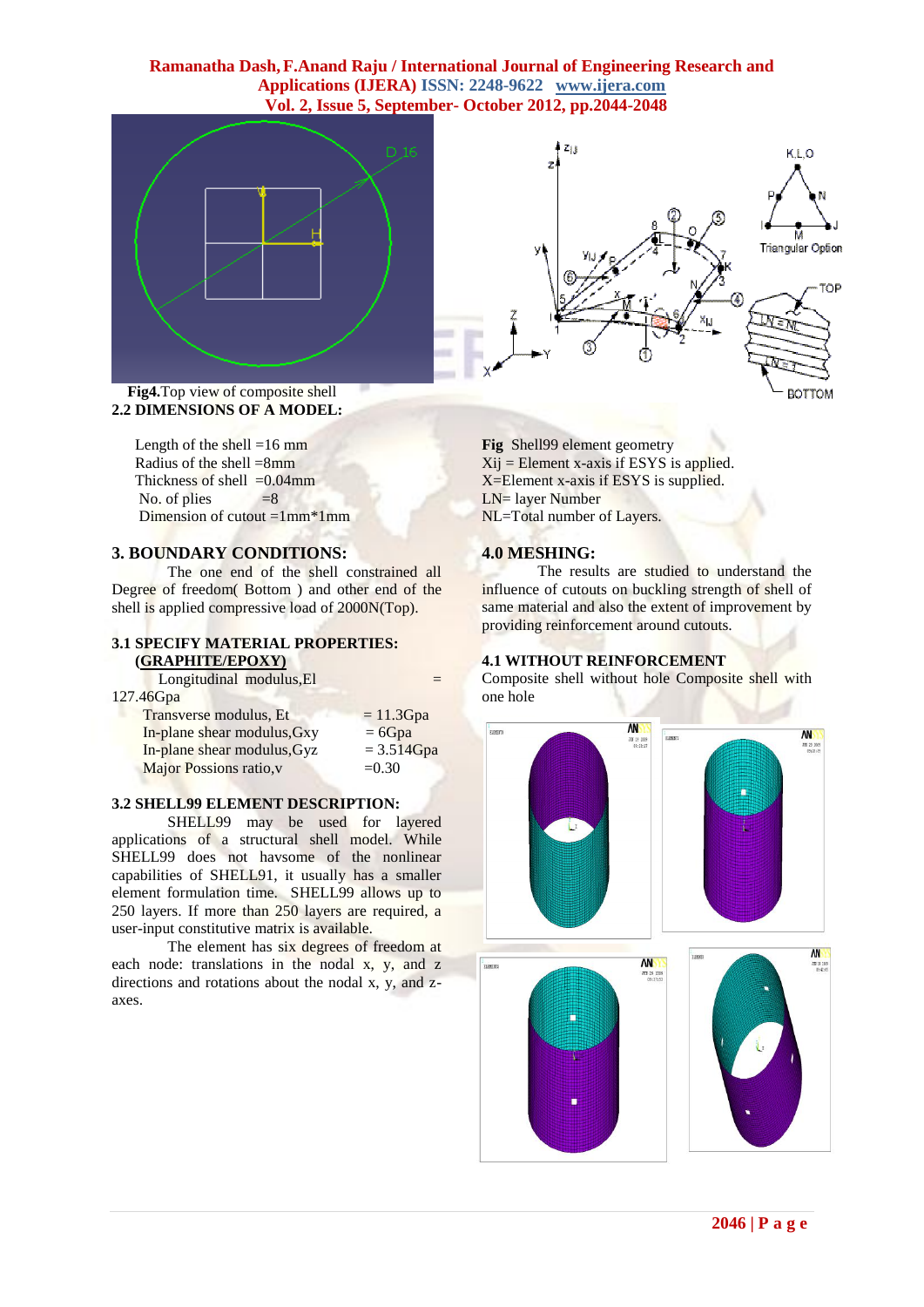Composite with two holes Composite shell with four holes



Deformation without hole Deformation with one hole

Fig shows the interlaminar shear stress of shell with one hole, the max, min interlaminar shear stress is 14.625,-9.208MPa respectively. maximum 14.625,-9.208MPa respectively. maximum interlaminar shear stress is observed at free edge of the hole of composite shell.



Interlaminar shear stress of without hole, with one hole

#### 4.2 **WITH REINFORCEMENT OF COMPOSITE SHELL**



Composite shell with reinforcement of one, two holes respectively

## **4. RESULTS:**

 **CHANGE IN RATIO OF ET/E<sup>L</sup> TABLES**

|           | Without | With  | With   |            |
|-----------|---------|-------|--------|------------|
| $E_t/E_1$ | hole    | 1hole | 2holes | with4holes |
| 0.02      | 7.181   | 7.186 | 7.287  | 7.212      |
| 0.04      | 7.298   | 7.302 | 7.398  | 7.325      |
| 0.06      | 7.413   | 7.416 | 7.508  | 7.437      |
| 0.08      | 7.575   | 7.578 | 7.664  | 7.595      |
| 0.10      | 7.639   | 7.641 | 7.725  | 7.657      |

**Table4.1** Variation of buckling factor with change in ratio of  $E_t/E_l$ 



**Buckling factor Vs Change in ratio of**  $E_t/E_l$ 



Deformation Vs Change in ratio of  $G_{xy}/E_1$ 

## **6. CONCLUSION:**

Results from a numerical study of the response of thin-wallcompression-loaded laminated composite cylindrical shells with reinforced and unreinforced square cutouts have been presented. The results identify some of the effects of cutout-reinforcement, size, and